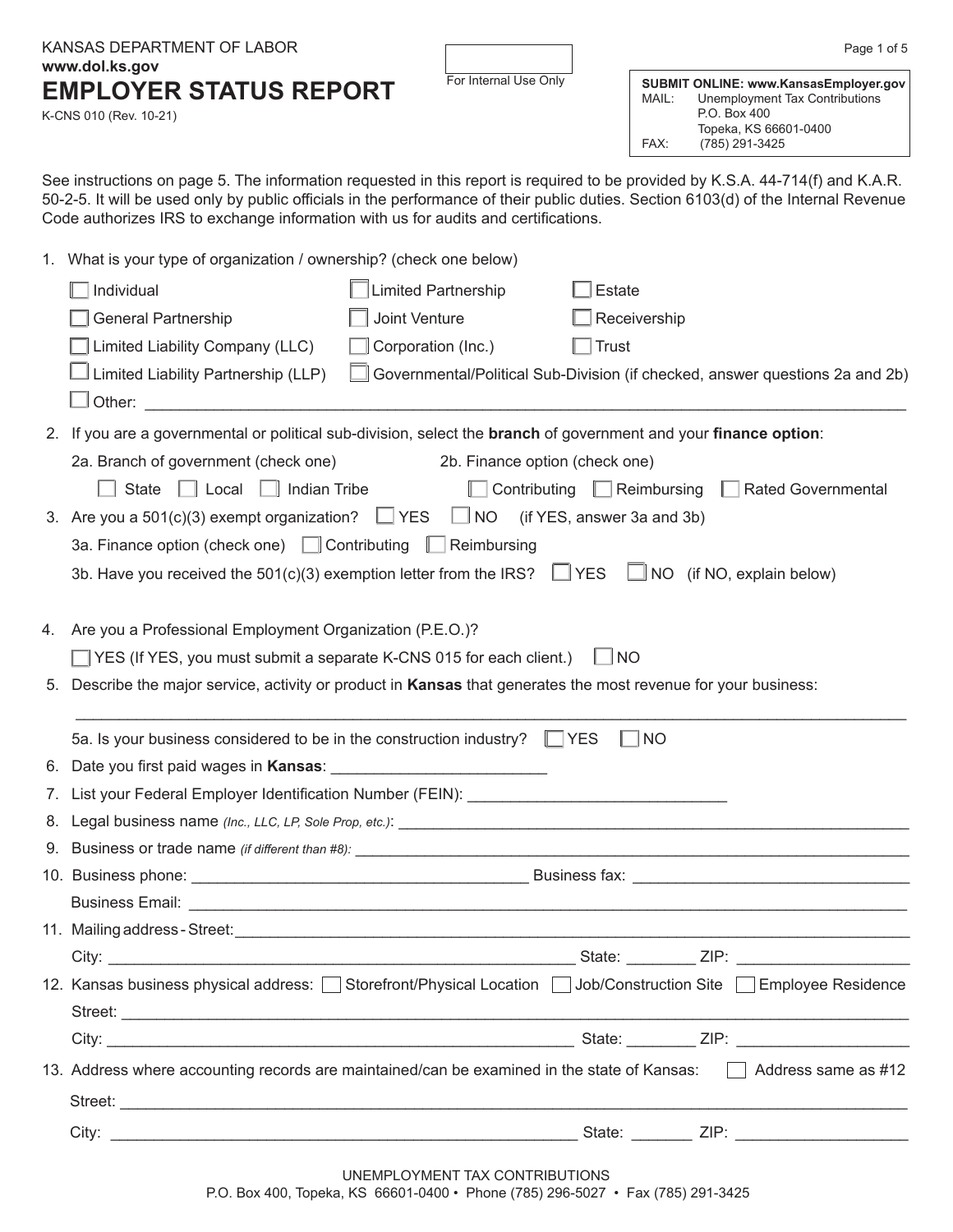Kansas Department of Labor **Page 2 of 5** and the United States of the United States of the Page 2 of 5 **Employer Status Report** K-CNS 010 (Rev. 10-21)

14. Company or in-house payroll contact:

| Name:             |        | Phone: |                            |
|-------------------|--------|--------|----------------------------|
| Email:            |        |        | $\Box$ Address same as #12 |
| Street:           |        |        |                            |
| City <sup>-</sup> | State: | ZIP:   |                            |

15. Ownership identification – Owner, Corporate Officer, Member, Member/Manager, Partner (general & limited), etc. Use full **LEGAL** names. Do NOT use nicknames. Provide residence address of each owner, officer, partner, etc. Use page 4 if additional space is needed.

| Street: |  |                                     |
|---------|--|-------------------------------------|
|         |  | _State: _____________ZIP: _________ |
|         |  |                                     |
|         |  |                                     |
|         |  |                                     |
|         |  | State: _____________ ZIP: _________ |

16. Record all **Kansas** wages paid by calendar quarter for the current and prior calendar year.

| Year                                                                                                                     | 1st Quarter                                                     | 2nd Quarter                                                                                     | 3rd Quarter | 4th Quarter                                                                                                         |  |  |
|--------------------------------------------------------------------------------------------------------------------------|-----------------------------------------------------------------|-------------------------------------------------------------------------------------------------|-------------|---------------------------------------------------------------------------------------------------------------------|--|--|
|                                                                                                                          | \$                                                              | \$                                                                                              | \$          | \$                                                                                                                  |  |  |
|                                                                                                                          | \$                                                              | \$                                                                                              | \$          | \$                                                                                                                  |  |  |
|                                                                                                                          |                                                                 |                                                                                                 |             |                                                                                                                     |  |  |
|                                                                                                                          |                                                                 |                                                                                                 |             | 17. In which <b>WEEK</b> did you establish liability based on the number of weeks of employment?___________________ |  |  |
|                                                                                                                          |                                                                 | 18. Did you acquire/purchase all or part of an existing business? $\Box$ YES $\Box$ NO          |             |                                                                                                                     |  |  |
|                                                                                                                          |                                                                 |                                                                                                 |             |                                                                                                                     |  |  |
|                                                                                                                          |                                                                 | Did you acquire substantially all of the assets? $\Box$ YES $\Box$ NO                           |             |                                                                                                                     |  |  |
| Did you acquire substantially all of the employing enterprise, organization, trade or business? $\Box$ YES $\Box$<br>NO. |                                                                 |                                                                                                 |             |                                                                                                                     |  |  |
|                                                                                                                          |                                                                 |                                                                                                 |             |                                                                                                                     |  |  |
|                                                                                                                          |                                                                 |                                                                                                 |             |                                                                                                                     |  |  |
|                                                                                                                          |                                                                 | 18b. Has the previous owner continued business in Kansas? $\Box$ YES $\Box$ NO If YES, explain: |             |                                                                                                                     |  |  |
|                                                                                                                          |                                                                 |                                                                                                 |             |                                                                                                                     |  |  |
|                                                                                                                          |                                                                 | 18c. Do you want the prior owner's experience rating factors? $\Box$ YES $\Box$ NO              |             |                                                                                                                     |  |  |
|                                                                                                                          | Transfer of rating factors is: $\Box$ Mandatory $\Box$ Elective |                                                                                                 |             |                                                                                                                     |  |  |
|                                                                                                                          |                                                                 |                                                                                                 |             |                                                                                                                     |  |  |
|                                                                                                                          |                                                                 | Prior owner's Kansas employer serial number: __________________                                 |             |                                                                                                                     |  |  |
|                                                                                                                          |                                                                 |                                                                                                 |             |                                                                                                                     |  |  |
|                                                                                                                          |                                                                 |                                                                                                 |             |                                                                                                                     |  |  |

P.O. Box 400, Topeka, KS 66601-0400 • Phone (785) 296-5027 • Fax (785) 291-3425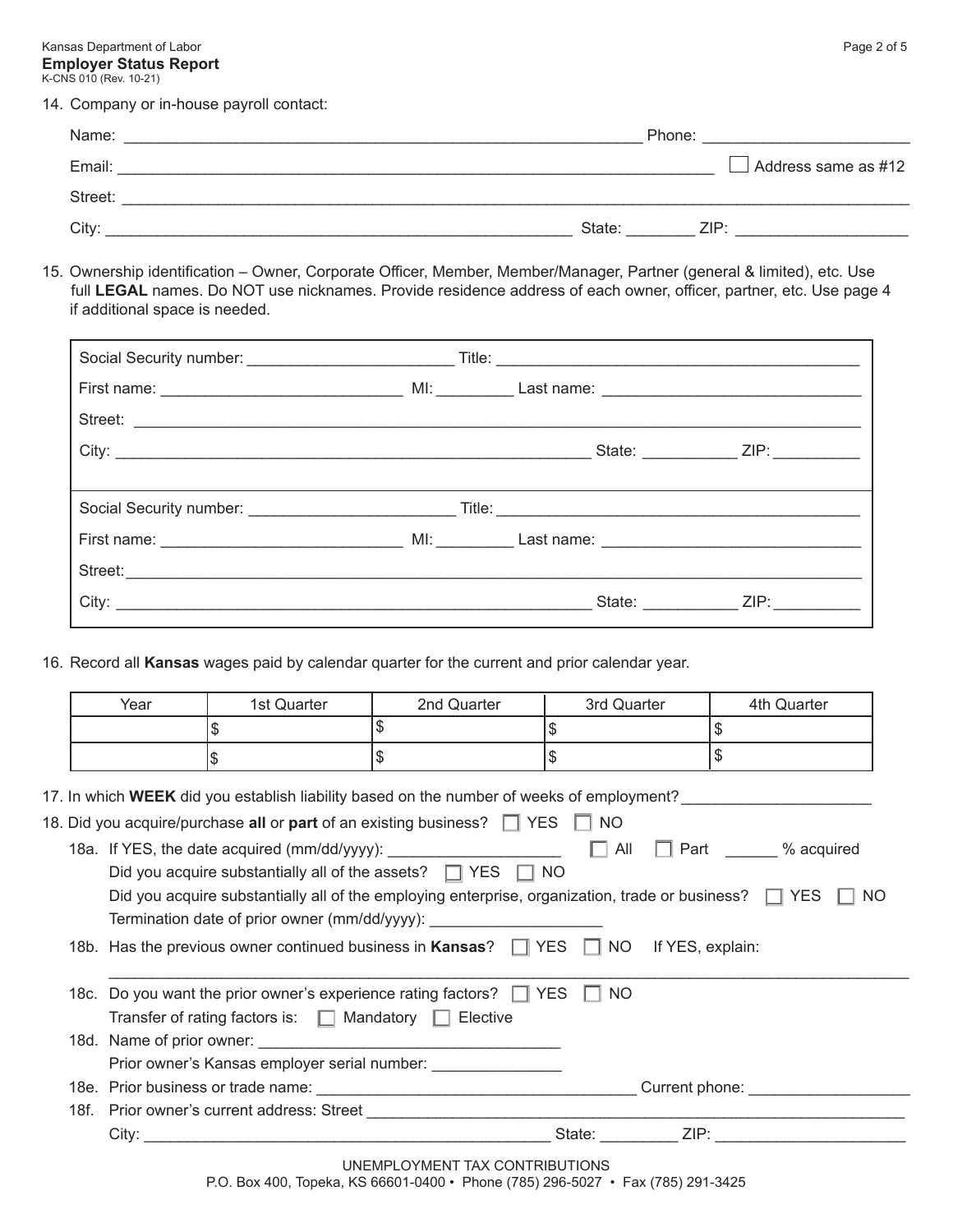K.S.A. 44-710a(b)(2) allows a successor, defined in K.S.A. 44-703(h)(4) and K.S.A. 44-703(dd), the choice to acquire the experience rating factors of the predecessor employer. The request for transfer must be made in writing within 120 days of the acquisition. The experience rating factors are all of the unemployment taxes paid, annual payrolls and benefit charges of the predecessor employer. These factors are used to compute your unemployment tax rate for subsequent years. Alternately, successor employers may elect to be assigned their industry tax rate.

K.S.A. 44-710a(b)(1) shall be unlawful through manipulation of the employer's workforce, or business, to knowingly obtain a reduced liability for contributions related to determining a contribution rate, when the primary purpose of the business acquisition was for the purpose of obtaining a lower rate of contributions, or for a person to knowingly advise an employing unit in such a way that results in such a violation, shall be subject to penalties.

## 19. For the last three years, list any multiple business locations you have operated in **KANSAS.**  $\Box$  No multiple locations Include trade name, address, dates of operation, number of employees and business activity.

| Trade Name and Address |  | Date Opened   Date Closed   No. Employees | <b>Business Activity</b> |
|------------------------|--|-------------------------------------------|--------------------------|
|                        |  |                                           |                          |
|                        |  |                                           |                          |
|                        |  |                                           |                          |

## 20. Do you want to sign up for the electronic employer response system called SIDES (State Information Data Exchange System)?  $\Box$  YES  $\Box$  NO If YES, one valid email is required and a maximum of five can be listed.

| Primary SIDES Email Address: |                 |  |
|------------------------------|-----------------|--|
| Optional No. 2:              | Optional No. 3: |  |
| Optional No. 4:              | Optional No. 5  |  |
|                              |                 |  |

| 21. Are you subject to Federal Unemployment Tax Act (FUTA)? Current year □ YES □ NO Prior year □ YES □ NO |  |
|-----------------------------------------------------------------------------------------------------------|--|
| 22. Are you continuing to pay wages in $KANSAS?$ $\Box$ YES $\Box$ NO                                     |  |
| 23. Do you have individuals performing services you believe are not employees? $\Box$ YES $\Box$ NO       |  |

If YES, explain. Attach additional pages if necessary.

24. If no liability is indicated, do you wish to elect coverage?

| $\Box$ YES, beginning January 1 of the current year, or at the commencement of employment of the current year, and<br>continuing for not less than two calendar years, on behalf of the employing unit, I voluntarily elect to: (select one or both) |  |
|------------------------------------------------------------------------------------------------------------------------------------------------------------------------------------------------------------------------------------------------------|--|
| $\Box$ become an employer described in K.S.A. 44-703(h), the same as other employers, since no                                                                                                                                                       |  |
| mandatory coverage is indicated<br>$\Box$ extend coverage to all workers performing services that are excluded from coverage by the employment                                                                                                       |  |
| security law                                                                                                                                                                                                                                         |  |
| NO.                                                                                                                                                                                                                                                  |  |

25. Would you like to have a KDOL representative contact you to provide additional information on exemptions, payment options for governmental/political sub-divisions or 501(C)(3) entities, successorship or any other status report information?  $\Box$  YES  $\Box$  NO

26. I certify that the information I have provided on this report is complete, correct and true to the best of my knowledge and belief.

Signature of owner, partner, member/manager, corporate officer, etc. Title Date

 $\Box$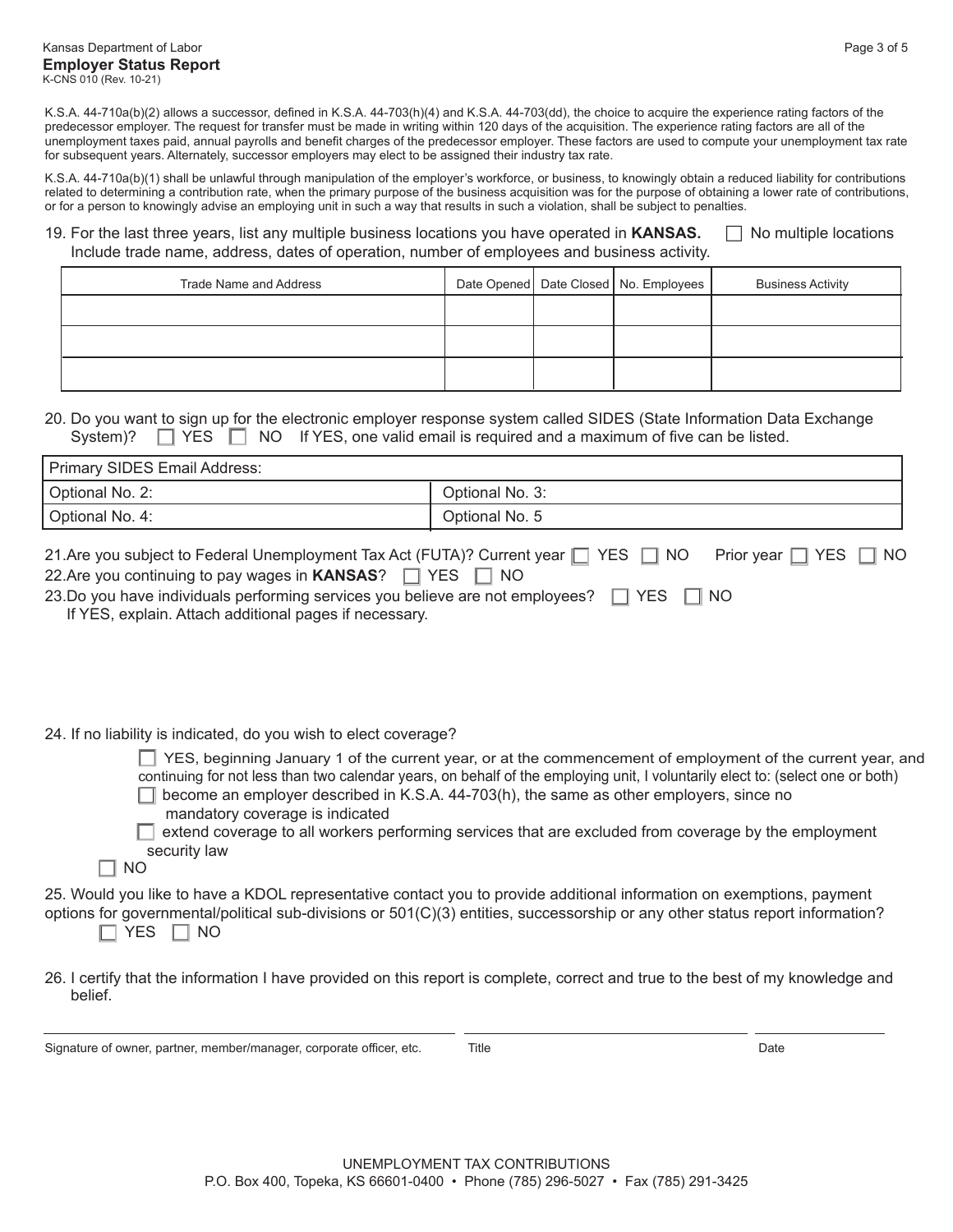Space for additional information (include question number):